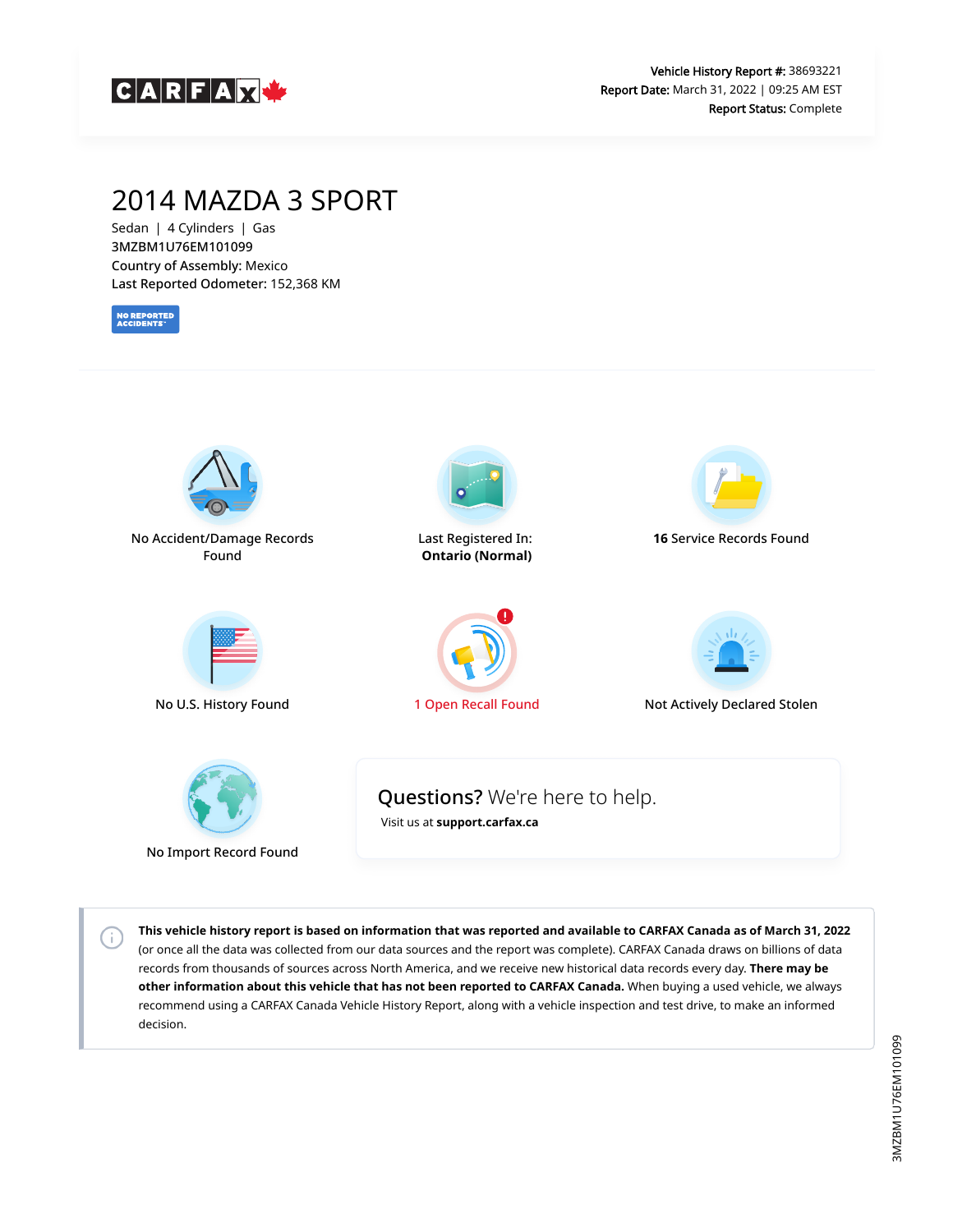## **Vehicle History Report**



# $\bigotimes$  Accident/Damage

There are no accidents/damage reported on this vehicle.

### Registration

This vehicle has been registered in the province of **Ontario** in **Canada** with **Normal** branding.

**We checked for:** Inspection Required, Normal, Non-repairable, Rebuilt, Salvage and Stolen.

### Service Records

| <b>DATE</b> | <b>ODOMETER</b> | <b>SOURCE</b>                                          | <b>DETAILS</b>                                                                                                                                                                                                             |
|-------------|-----------------|--------------------------------------------------------|----------------------------------------------------------------------------------------------------------------------------------------------------------------------------------------------------------------------------|
| 2014 Apr 26 |                 | Service Facility<br>Hamilton, Ontario, Canada          | <b>Vehicle serviced</b>                                                                                                                                                                                                    |
| 2014 Jun 4  | 4,939 KM        | Service Facility<br>Hamilton, Ontario, Canada          | <b>Vehicle serviced</b>                                                                                                                                                                                                    |
| 2014 Aug 2  | 13,125 KM       | Service Facility<br>Hamilton, Ontario, Canada          | <b>Vehicle serviced</b>                                                                                                                                                                                                    |
| 2014 Nov 18 | 21,205 KM       | Service Facility<br>Hamilton, Ontario, Canada          | <b>Vehicle serviced</b>                                                                                                                                                                                                    |
| 2015 Jun 4  | 37,179 KM       | Service Facility<br>Hamilton, Ontario, Canada          | Vehicle serviced<br>Oil and filter changed<br>$\bullet$                                                                                                                                                                    |
| 2016 Apr 26 | 55,901 KM       | <b>SELECT MAZDA</b><br>Hamilton, Ontario, Canada       | <b>Vehicle serviced</b>                                                                                                                                                                                                    |
| 2016 Sep 2  | 64,900 KM       | <b>SELECT MAZDA</b><br>Hamilton, Ontario, Canada       | <b>Vehicle serviced</b>                                                                                                                                                                                                    |
| 2017 Feb 13 | 71,196 KM       | <b>SELECT MAZDA</b><br>Hamilton, Ontario, Canada       | <b>Vehicle serviced</b>                                                                                                                                                                                                    |
| 2017 Jun 29 |                 | SOS Auto Repair & Tire<br>Mississauga, Ontario, Canada | <b>Vehicle serviced</b>                                                                                                                                                                                                    |
| 2018 Aug 16 | 105,351 KM      | SOS Auto Repair & Tire<br>Mississauga, Ontario, Canada | <b>Vehicle serviced</b><br>Maintenance inspection completed<br>Drivability/performance checked<br>Air filter checked<br>Fluids checked<br>Oil and filter changed<br>Tire condition and pressure checked<br>Body lubricated |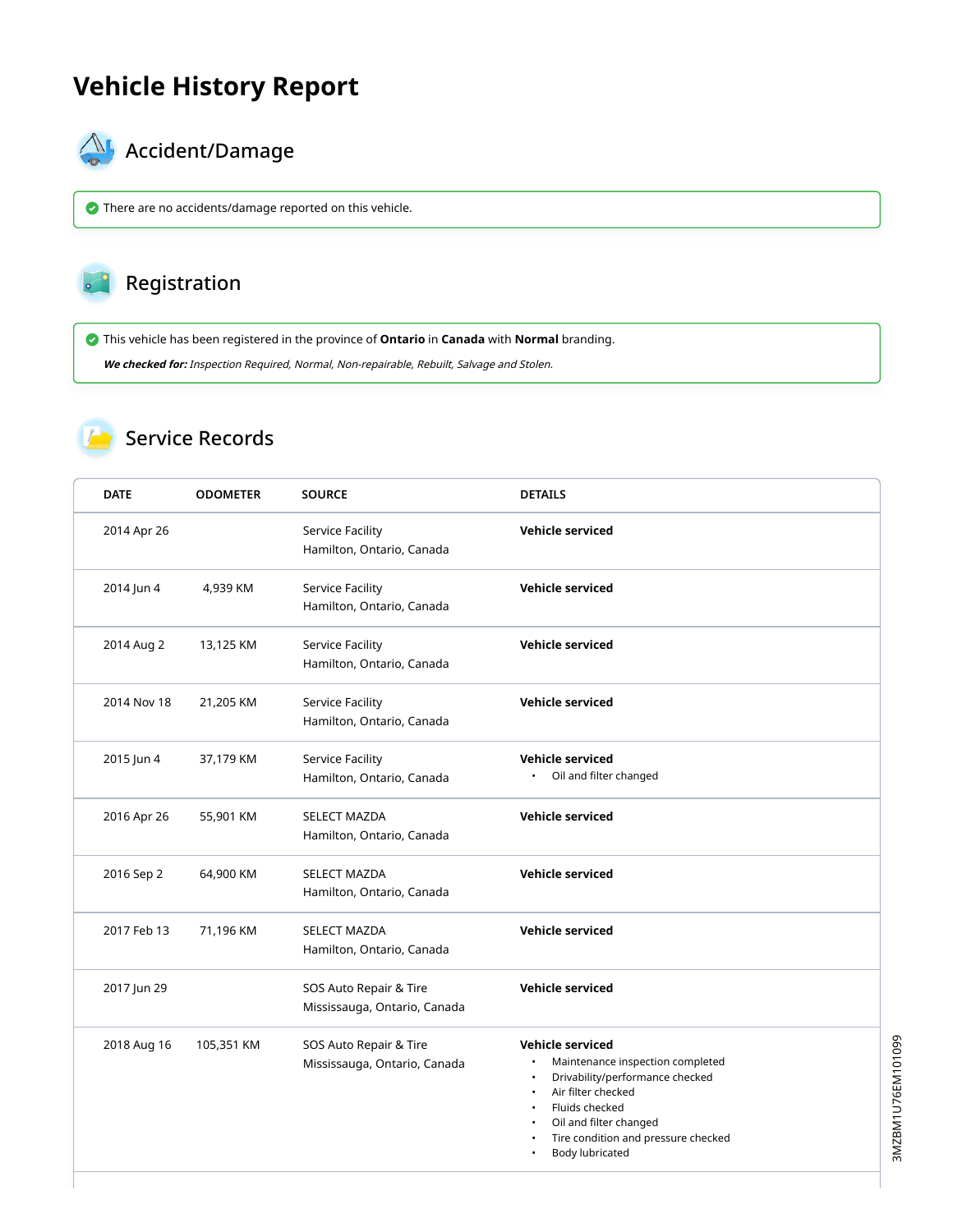| <b>DATE</b> | <b>ODOMETER</b> | <b>SOURCE</b>                                          | <b>DETAILS</b>                                                                                                                                                                                                                  |
|-------------|-----------------|--------------------------------------------------------|---------------------------------------------------------------------------------------------------------------------------------------------------------------------------------------------------------------------------------|
| 2018 Sep 10 | 112,541 KM      | SOS Auto Repair & Tire<br>Mississauga, Ontario, Canada | Vehicle serviced<br>Maintenance inspection completed<br>Drivability/performance checked<br>Air filter checked<br>Fluids checked<br>Oil and filter changed<br>Tire condition and pressure checked<br>Body lubricated             |
| 2018 Oct 2  | 119,563 KM      | SOS Auto Repair & Tire<br>Mississauga, Ontario, Canada | <b>Vehicle serviced</b><br>Maintenance inspection completed<br>Drivability/performance checked<br>Air filter checked<br>Fluids checked<br>Oil and filter changed<br>Tire condition and pressure checked<br>Body lubricated      |
| 2018 Oct 31 | 127,589 KM      | SOS Auto Repair & Tire<br>Mississauga, Ontario, Canada | <b>Vehicle serviced</b><br>Maintenance inspection completed<br>Drivability/performance checked<br>Air filter checked<br>Fluids checked<br>٠<br>Oil and filter changed<br>Tire condition and pressure checked<br>Body lubricated |
| 2018 Dec 10 | 136,524 KM      | SOS Auto Repair & Tire<br>Mississauga, Ontario, Canada | <b>Vehicle serviced</b><br>Maintenance inspection completed<br>Drivability/performance checked<br>٠<br>Air filter checked<br>Fluids checked<br>Oil and filter changed<br>Tire condition and pressure checked<br>Body lubricated |
| 2019 Jan 5  | 144,546 KM      | SOS Auto Repair & Tire<br>Mississauga, Ontario, Canada | <b>Vehicle serviced</b><br>Maintenance inspection completed<br>Drivability/performance checked<br>Air filter checked<br>Fluids checked<br>Oil and filter changed<br>Tire condition and pressure checked<br>Body lubricated      |
| 2019 Feb 16 | 152,368 KM      | SOS Auto Repair & Tire<br>Mississauga, Ontario, Canada | <b>Vehicle serviced</b><br>Maintenance inspection completed<br>Drivability/performance checked<br>Air filter checked<br>Fluids checked<br>Oil and filter changed<br>Tire condition and pressure checked<br>Body lubricated      |

## <span id="page-2-0"></span>**Q** Open Recalls

Recall #: 1217F | REAR PARKING BRAKE CONCERN Recall Date: 2017 Jul 04

#### **Recall Description**

On the mechanical (cable) type parking brake, water may enter the brake caliper due to inappropriate sealing performance of the rear brake caliper protective boot, particularly under low temperature conditions, and the parking brake actuator shaft, which is the component of rear brake caliper, may be rusted.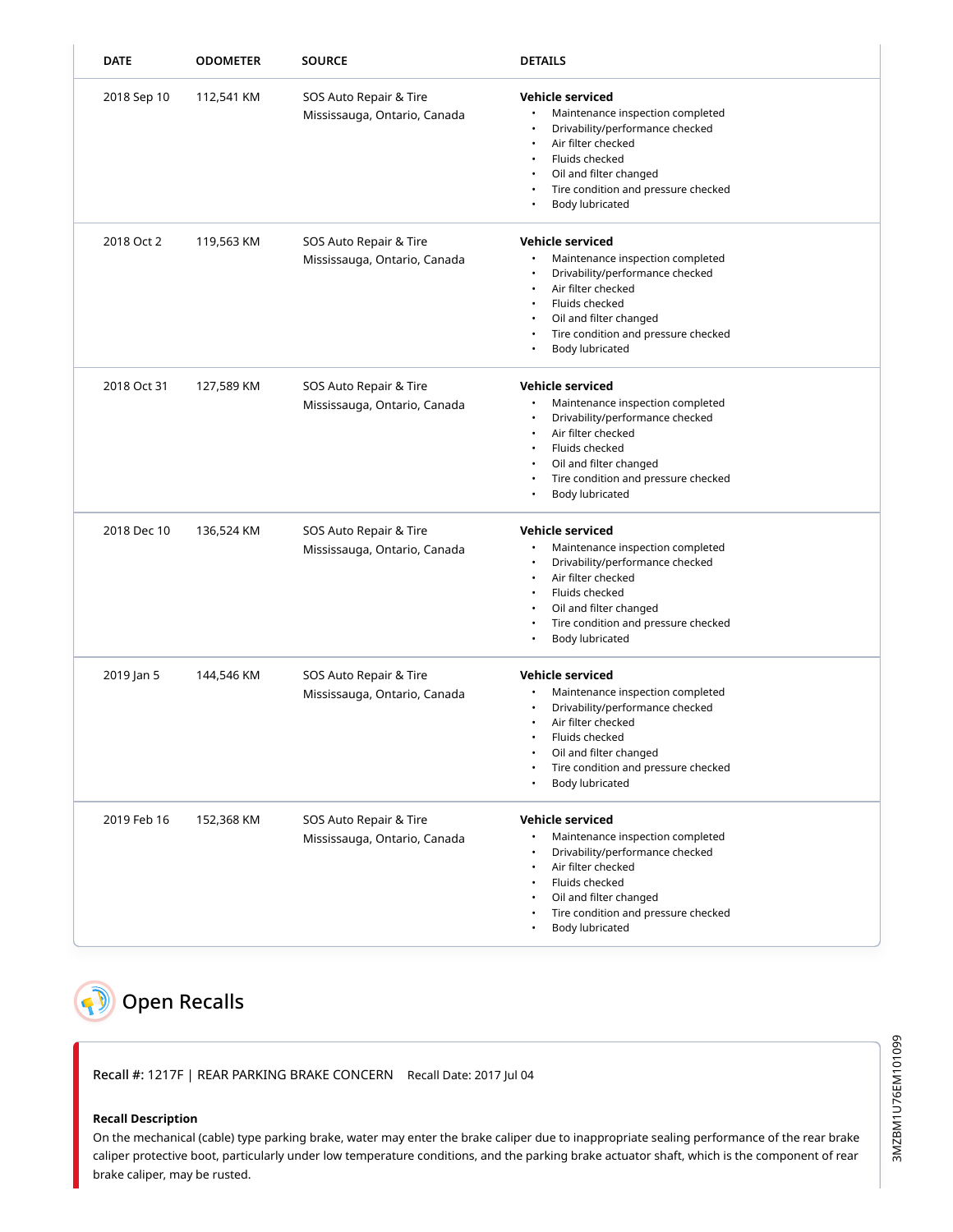This recall was open as of the date/time that this report was generated. For more information, or to find out if the recall has been closed, please contact MAZDA or visit **[Mazda's website.](https://www.mazda.ca/en/owners/recalls/)**

### <span id="page-3-0"></span>Stolen Vehicle Check

This vehicle is not actively declared stolen.

#### Detailed History  $\bullet$

| <b>DATE</b> | <b>ODOMETER</b> | <b>SOURCE</b>                                         | <b>RECORD TYPE</b> | <b>DETAILS</b>                                                                   |
|-------------|-----------------|-------------------------------------------------------|--------------------|----------------------------------------------------------------------------------|
| 2014 Apr 26 |                 | Service Facility<br>Hamilton, Ontario, Canada         | Service Record     | Vehicle serviced                                                                 |
| 2014 Apr 29 |                 | Motor Vehicle Dept.<br>Ontario, Canada                | Canadian Renewal   | Registration Issued or Renewed<br>First Owner Reported<br>Previous Use: Personal |
| 2014 Jun 4  | 4,939 KM        | Service Facility<br>Hamilton, Ontario, Canada         | Service Record     | Vehicle serviced                                                                 |
| 2014 Aug 2  | 13,125 KM       | Service Facility<br>Hamilton, Ontario, Canada         | Service Record     | Vehicle serviced                                                                 |
| 2014 Nov 18 | 21,205 KM       | Service Facility<br>Hamilton, Ontario, Canada         | Service Record     | Vehicle serviced                                                                 |
| 2015 Mar 1  |                 | Motor Vehicle Dept.<br>Ontario, Canada                | Canadian Renewal   | Registration Issued or Renewed<br>Previous Use: Personal                         |
| 2015 Jun 4  | 37,179 KM       | Service Facility<br>Hamilton, Ontario, Canada         | Service Record     | Vehicle serviced                                                                 |
| 2016 Feb 29 |                 | Motor Vehicle Dept.<br>Ontario, Canada                | Canadian Renewal   | Registration Issued or Renewed<br>Previous Use: Personal                         |
| 2016 Apr 26 | 55,901 KM       | <b>SELECT MAZDA</b><br>Hamilton, Ontario, Canada      | Service Record     | Vehicle serviced                                                                 |
| 2016 Sep 2  | 64,900 KM       | <b>SELECT MAZDA</b><br>Hamilton, Ontario, Canada      | Service Record     | Vehicle serviced                                                                 |
| 2017 Feb 13 | 71,196 KM       | <b>SELECT MAZDA</b><br>Hamilton, Ontario, Canada      | Service Record     | Vehicle serviced                                                                 |
| 2017 Mar 1  |                 | Motor Vehicle Dept.<br>Ontario, Canada                | Canadian Renewal   | Registration Issued or Renewed<br>Previous Use: Personal                         |
| 2017 May 26 | 74,426 KM       | <b>Independent Source</b><br>Toronto, Ontario, Canada | Odometer reading   |                                                                                  |